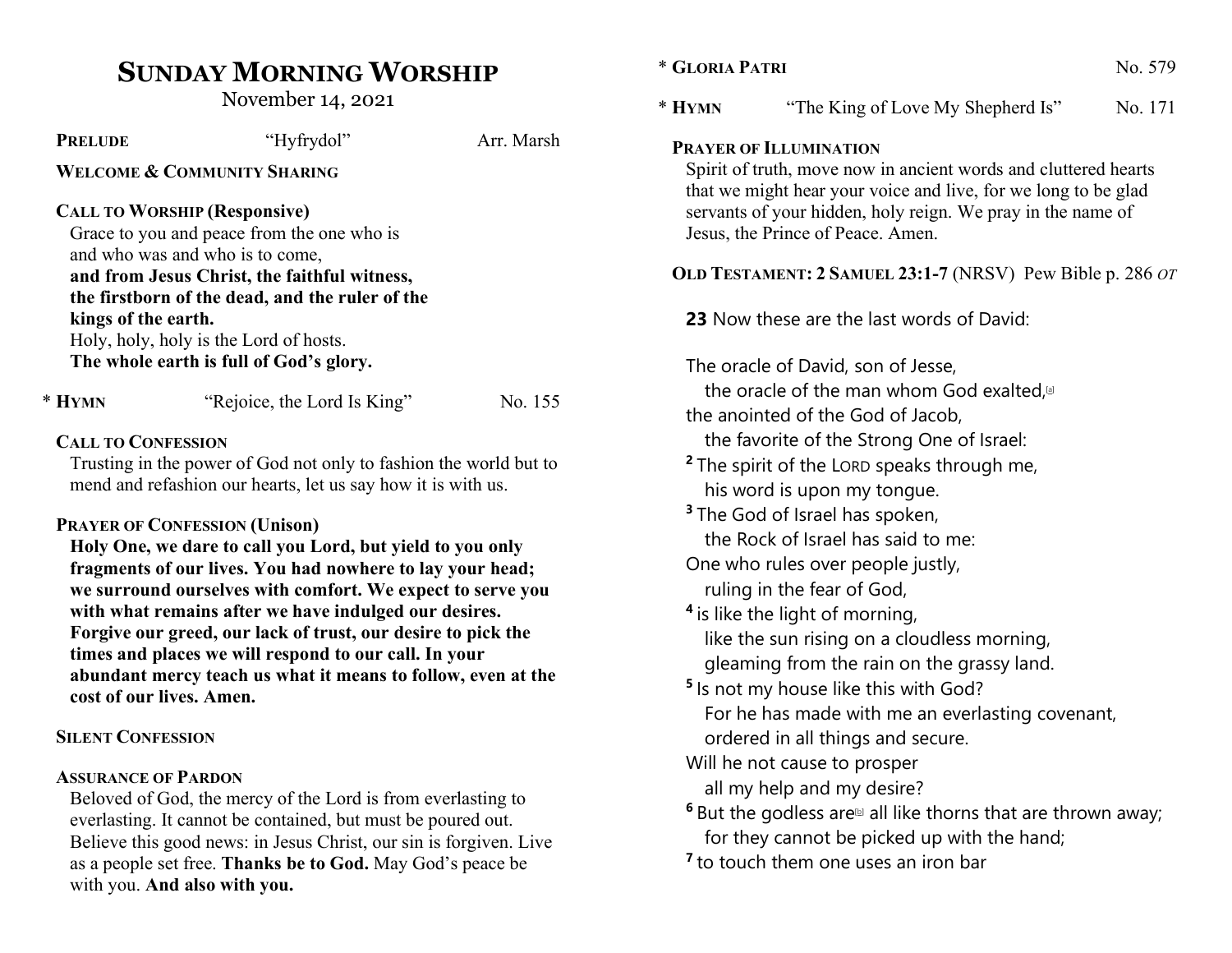or the shaft of a spear.

And they are entirely consumed in fire on the spot. $[0]$ 

# NEW TESTAMENT: JOHN 18:33-37 (NRSV) Pew Bible p. 106 NT

 $33$  Then Pilate entered the headquarters<sup>[a]</sup> again, summoned Jesus, and asked him, "Are you the King of the Jews?" <sup>34</sup> Jesus answered, "Do you ask this on your own, or did others tell you about me?" <sup>35</sup> Pilate replied, "I am not a Jew, am I? Your own nation and the chief priests have handed you over to me. What have you done?" 36 Jesus answered, "My kingdom is not from this world. If my kingdom were from this world, my followers would be fighting to keep me from being handed over to the Jews. But as it is, my kingdom is not from here." <sup>37</sup> Pilate asked him, "So you are a king?" Jesus answered, "You say that I am a king. For this I was born, and for this I came into the world, to testify to the truth. Everyone who belongs to the truth listens to my voice."

SERMON "Not From This World"

# SHARING GOD'S GIFTS

Sisters and brothers, we worship the One who stands at the beginning and at the end of history — the God for whom all time is now. Every day we have a chance to participate God's work in the world. By bringing our gifts, by offering our lives each day, we affirm our trust in a power beyond violence, beyond greed. Let us gladly offer who we are — and what we hold — in service to God.

The Offering plate is in the Narthex. You may also choose to mail your offering to the church office, or give online through our website, cazpres.org.

## \* PRAYER OF DEDICATION (Unison)

Holy God, the psalmist declares that in your reign, the poor are satisfied. Plant that promise in our hearts, that we might be agents of your covenant love. Use these gifts, shape our desire, until hunger is no more — for Jesus taught us to seek our neighbor's daily bread, and we pray by the power of his name. Amen.

PRAYERS OF INTERCESSION

| $*$ HYMN | "Alleluia! Sing to Jesus!" | No. 144 |
|----------|----------------------------|---------|
|          | verses 1-3                 |         |

\* BENEDICTION

POSTLUDE "Nun Danket Alle Gott" J.S. Bach Chorale to BWV 79 Cantata

Masks are strongly encouraged while inside our buildings.

# Join us after service for coffee and fellowship in the Meeting House

# IN TODAY'S WORSHIP

Liturgist: Craig Buckhout Ushers: Sue Perriello, Joan DeFrees Bell Ringers: Flowers: Anne Gruppe Coffee Hour: Roseanne Courtade